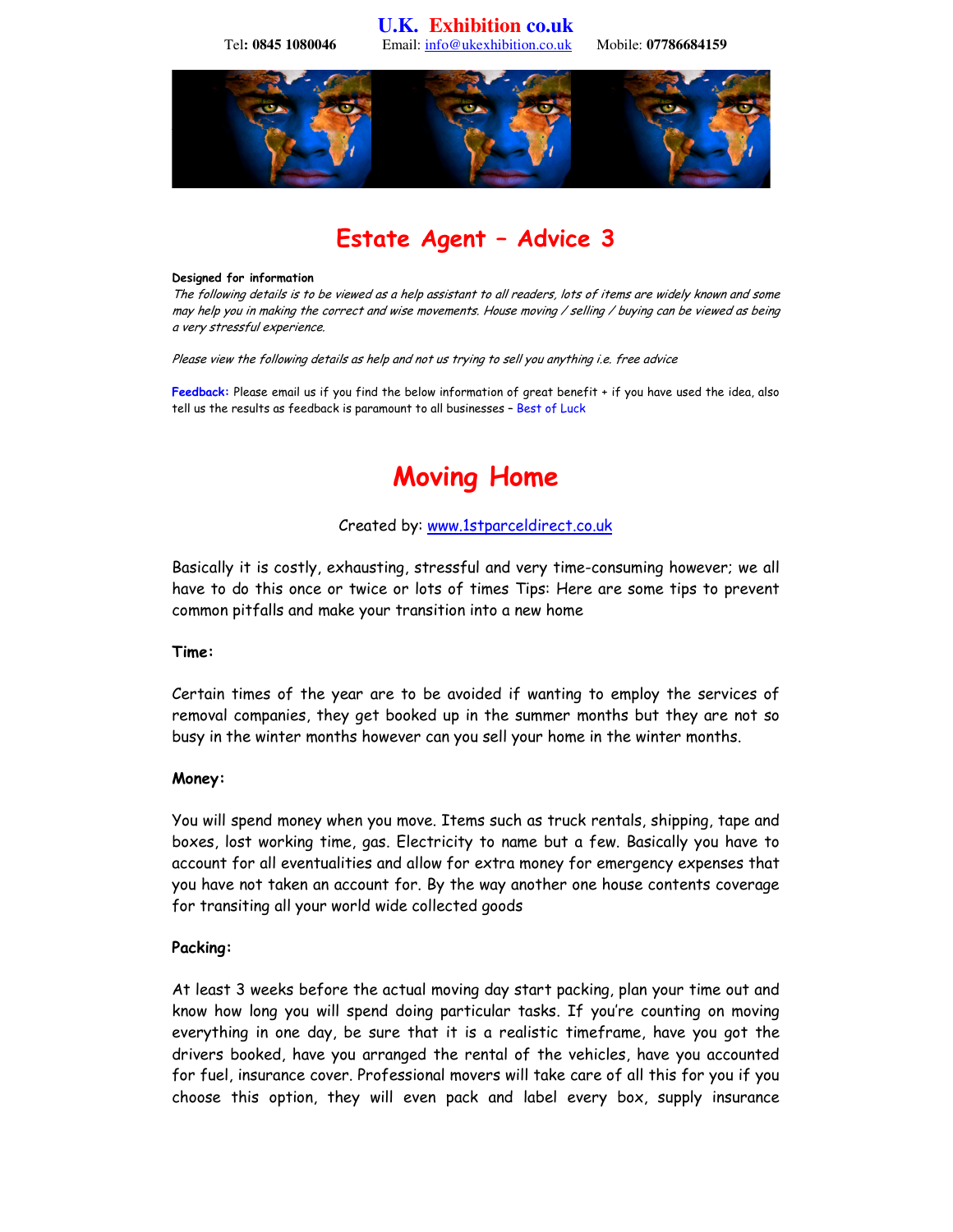coverage, basically do it all for you, some even go from room to room packing everything them selves however; they do not do this service for free!

#### Off load your items:

This maybe the perfect time to clear out all the clutter amassed over the years, have a garage sale, car boot sale, auction, local newspapers, Oxfam, how about becoming a good neighbour and donate to your local Ebay teenager down the road they will snap your hands off, if running out of ideas evening if giving it away is not an option then your final option should be your local council rubbish centre – What are the benefits: You are getting rid of stuff rather than moving it to your new home, you could be financing the actual movement i.e. amassing a small fortune that can help finance the movement to the new property.

## Storage:

Some times people avoid the selling chain by selling today to buy as a non-chain buyer, this can be beneficial to you as a buyer however; where do you put the house contents? Other than asking friends and family try professional storage locations, today you can rent a unit for 1 month to 10 years, basically the fewer items the less space that needs to be rented – see "Off load" The fewer things you have, the easier and more streamlined your storage will be, can they be stacked, sealed boxes are ideal, waterproof material is recommended to avoid damage etc

## Large items:

Can that freezer, fridge, television, sofa or bed get through the new properties doors? Scaling down to a bungalow will have to be taken into account with lots of furniture. Tips: Measure all items before moving them, be sure it will fit through doorways and the height of the goods will fit within its planned resting place

## Fragile items:

If you do not want them to be damaged pack them and then pack them and then pack them (getting the message) www.1stparceldirect.co.uk would highly recommend double or triple sided boxes, brown parcel sealing tape, thick black maker pens or the perfect packing material Industrial Bubble Wrap, this is the stuff that has large bubbles not small bubbles it also makes a great noise when popped, kids love it and for some reason ladies can't stop popping (don't ask) Tip: If you are opting for Industrial bubble then if you are prepared to drop your item 45cms onto a concrete floor – then and only then you have packed it correctly (please do not test this – just take our word for it)

## The Vital ingredient:

So we have the vehicles, drivers and the muscle, where is the most important item (what's this then) the kettle of course!

## Local Movements:

If you are moving locally then this should not be a concern however; you have hired a large vehicle is their low bridge on route to the new property?